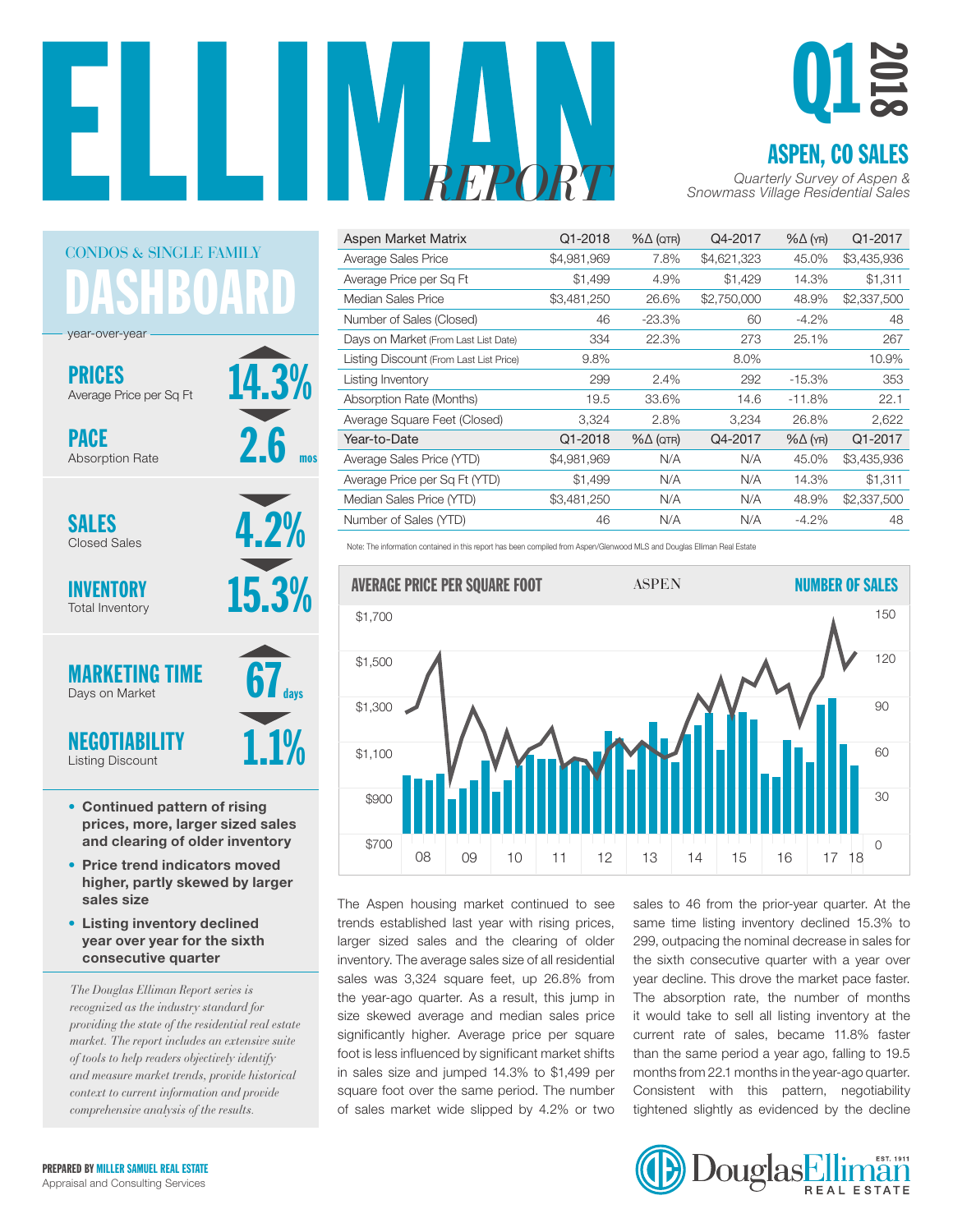in listing discount, the percentage difference between the list price at the time of contract and the contract price, to 9.8% from 10.9% over the same period. Days on market, the number of days from the last list price change to the contract date, increased 25.1% to 334 days from

the prior-year quarter. Days on market for the luxury market, representing the top 10% of all sales, nearly doubled to 483 days. Since days on market represents the average for sales that closed in the quarter, and considering the faster pace of the market, the surge in marketing time

reflects the clearing of older listings through their removal from the market or from sellers more willing to meet buyers at a price that reflected current conditions.

## **CONDOS**

- Price trend indicators jumped as average sales size surged
- Number of sales slipped by one transaction, remaining essentially stable
- Listing inventory fell sharply year over year for the sixth consecutive quarter
- Accounted for 65.2% of total residential sales

| Condo     | Med. Sales Price | Sales Share |
|-----------|------------------|-------------|
| Studio    | \$372,125        | 35.2%       |
| 1-bedroom | \$900,000        | 47.5%       |
| 2-bedroom | \$867,500        | $-39.2%$    |
| 3-bedroom | \$4,000,000      | 68.4%       |
| 4 bedroom | \$11,016,118     | 146.7%      |
| 5 bedroom | \$4,600,000      | $-13.2%$    |

# SINGLE FAMILY

- Median sales price and average sales price skewed higher by jump in average square footage
- Number of sales slipped from year ago levels after four consecutive quarters of growth
- Listing inventory fell year over year for the fourth consecutive quarter
- Days on market and listing discount tightened as the market pace moved faster
- Largest average square footage for 3-bedrooms in more than eight years (4,672 SqFt)

|           | Single Fam. Med. Sales Price | Sales Share |
|-----------|------------------------------|-------------|
| 3-bedroom | \$4,600,000                  | $102.2\%$   |
| 4-bedroom | \$5,950,000                  | 60.8%       |
| 5-bedroom | \$7,000,000                  | $6.1\%$     |

| Aspen Condo Market Matrix               | Q1-2018     | $% \triangle (QTR)$ | Q4-2017     | $% \triangle (YR)$ | Q1-2017     |
|-----------------------------------------|-------------|---------------------|-------------|--------------------|-------------|
| Average Sales Price                     | \$3,692,995 | 47.9%               | \$2,496,848 | 72.1%              | \$2,145,773 |
| Average Price per Sq Ft                 | \$1,637     | 19.9%               | \$1,365     | 28.9%              | \$1,270     |
| Median Sales Price                      | \$2,287,500 | 30.7%               | \$1,750,000 | 47.6%              | \$1,550,000 |
| Number of Sales (Closed)                | 30          | $-9.1%$             | 33          | $-3.2\%$           | 31          |
| Days on Market (From Last List Date)    | 360         | 86.5%               | 193         | 52.5%              | 236         |
| Listing Discount (From Last List Price) | 6.5%        |                     | 7.1%        |                    | 4.2%        |
| Listing Inventory                       | 130         | 7.4%                | 121         | $-22.6%$           | 168         |
| Absorption Rate (Months)                | 13.0        | 18.2%               | 11.0        | $-20.2%$           | 16.3        |
| Average Square Feet (Closed)            | 2.255       | 23.2%               | 1.830       | 33.4%              | 1,690       |
|                                         |             |                     |             |                    |             |



| Aspen Single Family Market Matrix       | Q1-2018     | $% \triangle (QTR)$ | Q4-2017     | $% \triangle (YR)$ | Q1-2017     |
|-----------------------------------------|-------------|---------------------|-------------|--------------------|-------------|
| Average Sales Price                     | \$7,398,794 | 2.5%                | \$7,217,904 | 27.8%              | \$5,788,588 |
| Average Price per Sq Ft                 | \$1,389     | $-4.7%$             | \$1,458     | 3.7%               | \$1,339     |
| Median Sales Price                      | \$5,700,000 | $-8.8\%$            | \$6,250,000 | 30.3%              | \$4,375,000 |
| Number of Sales (Closed)                | 16          | $-40.7%$            | 27          | $-5.9%$            | 17          |
| Days on Market (From Last List Date)    | 277         | $-25.9%$            | 374         | $-15.5%$           | 328         |
| Listing Discount (From Last List Price) | 12.7%       |                     | 8.4%        |                    | 15.0%       |
| Listing Inventory                       | 169         | $-1.2\%$            | 171         | $-8.6%$            | 185         |
| Absorption Rate (Months)                | 31.7        | 66.8%               | 19.0        | $-2.8%$            | 32.6        |
| Average Square Feet (Closed)            | 5.328       | 7.6%                | 4.950       | 23.3%              | 4,322       |



.<br>Visit our website to browse listings and learn more about market trends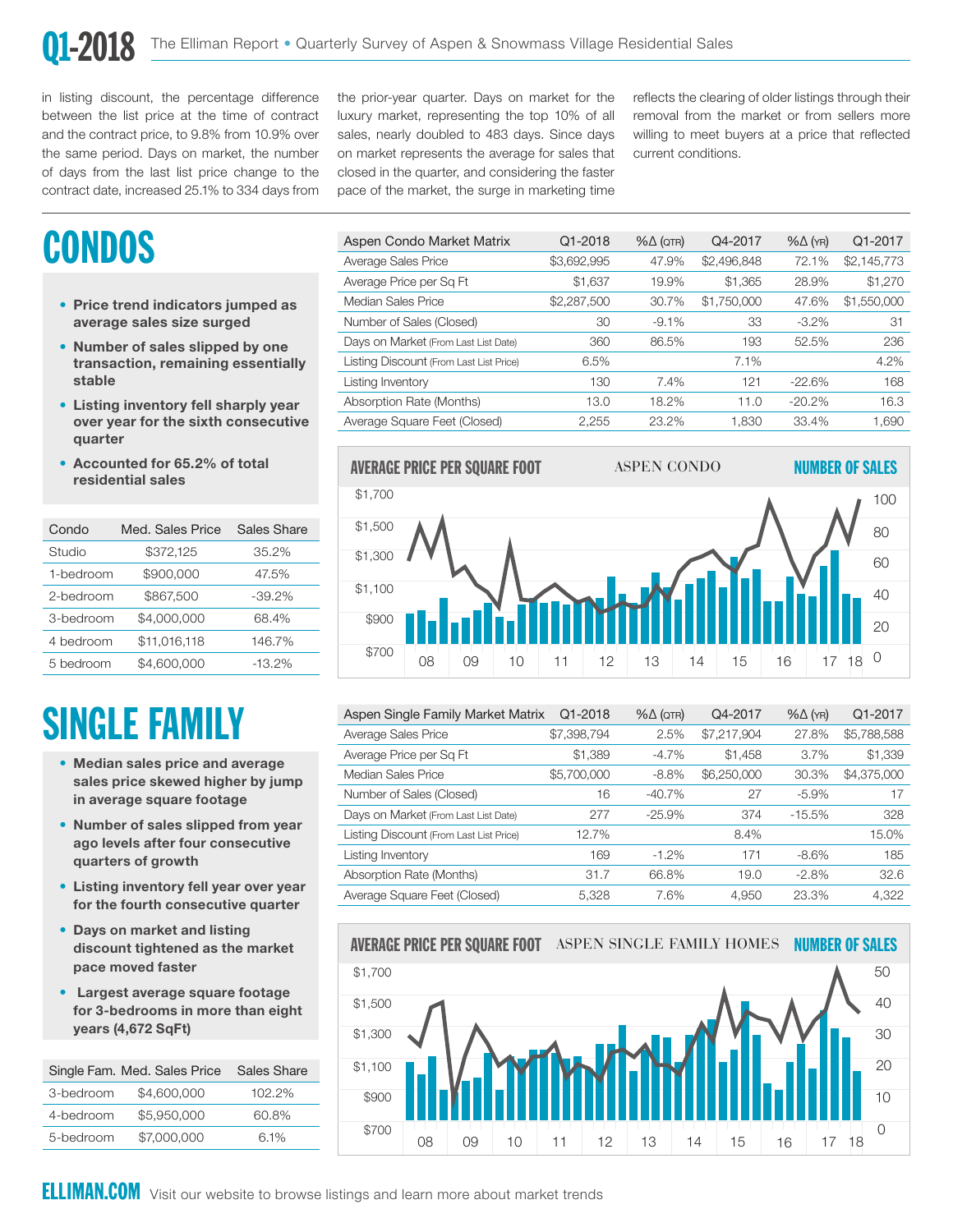

### ASPEN *Submarkets*

### ASPEN LUXURY SINGLE FAMILY & CONDO

- Luxury market pace continued to move faster than a year-ago as inventory fell
- Price trend indicators and average square footage surged
- Days on market nearly doubled as older luxury listings were cleared from the market

### ASPEN CENTRAL CORE CONDO

• Price trend indicators and sales moved higher as listing inventory declined

### ASPEN CENTRAL CORE & WEST END SINGLE FAMILY

- Price trend indicators and sales moved higher as sales size drop skewed price trend indicators lower
- Listing inventory and marketing time declined

## SNOWMASS VILLAGE *Submarkets*

#### SNOWMASS VILLAGE **CONDO**

- Number of sales outpaced growth of listing inventory
- Average sales sized dropped by nearly half, skewing price trend indicators lower

### SNOWMASS VILLAGE SINGLE FAMILY

- Number of sales edged higher as listing inventory remained unchanged
- Faster marketing time with less negotiability as average sales size jumped

### SNOWMASS VILLAGE LUXURY SINGLE FAMILY & CONDO

- Price trend indicators saw double-digit gains, outpacing rise in average sales size
- Listing inventory declined as overpriced supply exited the market

| Aspen Luxury Market Matrix                                                                                                                  | Q1-2018      | $% \triangle (QTR)$ | Q4-2017      | $% \triangle (YR)$ | Q1-2017      |  |  |
|---------------------------------------------------------------------------------------------------------------------------------------------|--------------|---------------------|--------------|--------------------|--------------|--|--|
| Average Sales Price                                                                                                                         | \$16,448,947 | 13.7%               | \$14,469,286 | 38.9%              | \$11,840,200 |  |  |
| Average Price per Sq Ft                                                                                                                     | \$1,873      | 4.2%                | \$1.797      | 9.2%               | \$1,715      |  |  |
| Median Sales Price                                                                                                                          | \$18,344,736 | 41.1%               | \$13,000,000 | 162.1%             | \$7,000,000  |  |  |
| Number of Sales (Closed)                                                                                                                    | 5            | $-28.6\%$           |              | $0.0\%$            | 5            |  |  |
| Days on Market (From Last List Date)                                                                                                        | 483          | 71.9%               | 281          | 93.2%              | 250          |  |  |
| Listing Discount (From Last List Price)                                                                                                     | 14.2%        |                     | 10.1%        |                    | 18.3%        |  |  |
| Listing Inventory                                                                                                                           | 84           | 10.5%               | 76           | $-31.1%$           | 122          |  |  |
| Absorption Rate (Months)                                                                                                                    | 50.4         | 54.6%               | 32.6         | $-31.1%$           | 73.2         |  |  |
| Entry Threshold                                                                                                                             | \$10,000,000 | $-13.7%$            | \$11,585,000 | 60.0%              | \$6,250,000  |  |  |
| Average Square Feet (Closed)                                                                                                                | 8.781        | 9.0%                | 8.054        | 27.2%              | 6.903        |  |  |
| Note: This sub-category is the analysis of the top ten percent of all sales. The data is also contained within the other markets presented. |              |                     |              |                    |              |  |  |

| <b>Central Core Condo Matrix</b>                       | Q1-2018     | $% \triangle (QTR)$ | Q4-2017     | $% \triangle (YR)$ | Q1-2017     |
|--------------------------------------------------------|-------------|---------------------|-------------|--------------------|-------------|
| Average Sales Price                                    | \$4,461,282 | 70.7%               | \$2,613,857 | 103.3%             | \$2,194,433 |
| Average Price per Sq Ft                                | \$1,860     | 12.8%               | \$1,649     | 16.8%              | \$1,592     |
| Median Sales Price                                     | \$1,975,000 | 22.3%               | \$1,615,000 | 19.7%              | \$1,650,000 |
| Number of Sales (Closed)                               | 19          | $-9.5%$             | 21          | 26.7%              | 15          |
| Central Core + West End<br><b>Single Family Matrix</b> | Q1-2018     | $% \triangle (QTR)$ | Q4-2017     | $% \triangle (YR)$ | Q1-2017     |
| Average Sales Price                                    | \$4,560,177 | $-47.2\%$           | \$8,640,682 | $-27.0\%$          | \$6,245,000 |
| Average Price per Sq Ft                                | \$1,612     | $-18.4%$            | \$1,976     | $-1.8%$            | \$1,642     |
| Median Sales Price                                     | \$4,375,000 | $-34.7%$            | \$6,700,000 | $-20.3%$           | \$5,487,500 |
| Number of Sales (Closed)                               | 4           | $-63.6%$            | 11          | $-33.3%$           | 6           |

| Snowmass Village Condo                  | Q1-2018     | $% \triangle (QTR)$ | Q4-2017     | $% \triangle (YR)$ | Q1-2017     |
|-----------------------------------------|-------------|---------------------|-------------|--------------------|-------------|
| Average Sales Price                     | \$437,049   | $-45.4%$            | \$799,984   | $-53.5%$           | \$939,116   |
| Average Price per Sq Ft                 | \$597       | $-13.0%$            | \$686       | $-12.8%$           | \$685       |
| <b>Median Sales Price</b>               | \$360,000   | $-45.0%$            | \$654,575   | $-34.5%$           | \$550,000   |
| Number of Sales (Closed)                | 35          | 6.1%                | 33          | 40.0%              | 25          |
| Days on Market (From Last List Date)    | 126         | $-62.2%$            | 333         | $-51.7%$           | 261         |
| Listing Discount (From Last List Price) | 4.5%        |                     | 7.4%        |                    | 5.8%        |
| Listing Inventory                       | 193         | 48.5%               | 130         | 10.3%              | 175         |
| Absorption Rate (Months)                | 16.5        | 39.8%               | 11.8        | $-21.4%$           | 21.0        |
| Average Square Feet (Closed)            | 731         | $-37.4%$            | 1,167       | $-46.7%$           | 1,372       |
| Snowmass Village Single Family          | Q1-2018     | $% \triangle (QTR)$ | Q4-2017     | $% \Delta (YR)$    | Q1-2017     |
| Average Sales Price                     | \$3,279,244 | 19.8%               | \$2,737,524 | 41.8%              | \$2,312,292 |
| Average Price per Sq Ft                 | \$776       | 3.7%                | \$748       | 21.3%              | \$640       |
| Median Sales Price                      | \$2,800,000 | 21.4%               | \$2,306,250 | 118.5%             | \$1,281,250 |
| Number of Sales (Closed)                | 13          | $-40.9%$            | 22          | 8.3%               | 12          |
| Days on Market (From Last List Date)    | 247         | $-5.4%$             | 261         | $-12.7%$           | 283         |
| Listing Discount (From Last List Price) | 4.8%        |                     | 9.0%        |                    | 9.5%        |
| Listing Inventory                       | 108         | 0.9%                | 107         | $0.0\%$            | 108         |
| Absorption Rate (Months)                | 24.9        | 70.5%               | 14.6        | $-7.8%$            | 27.0        |
| Average Square Feet (Closed)            | 4,225       | 15.4%               | 3,661       | 16.9%              | 3,614       |
| Snowmass Village Luxury                 | Q1-2018     | $% \triangle (QTR)$ | Q4-2017     | $% \triangle (YR)$ | Q1-2017     |
| Average Sales Price                     | \$5,274,000 | 1.9%                | \$5,178,000 | $-4.7%$            | \$5,535,000 |
| Average Price per Sq Ft                 | \$987       | 1.8%                | \$970       | $-14.2%$           | \$1,151     |
| Median Sales Price                      | \$4,400,000 | $-1.1%$             | \$4,450,000 | $-19.3%$           | \$5,450,000 |
| Number of Sales (Closed)                | 5           | $-16.7%$            | 6           | 25.0%              | 4           |
| Days on Market (From Last List Date)    | 420         | 100.0%              | 210         | 66.0%              | 253         |
| Listing Discount (From Last List Price) | 4.9%        |                     | 9.3%        |                    | 8.1%        |
| Listing Inventory                       | 99          | 32.0%               | 75          | 41.4%              | 70          |
| Absorption Rate (Months)                | 59.4        | 58.4%               | 37.5        | 13.1%              | 52.5        |
| Entry Threshold                         | \$2,960,000 | $-5.2%$             | \$3,123,000 | $-17.5%$           | \$3,590,000 |
| Average Square Feet (Closed)            | 5,343       | 0.1%                | 5,340       | 11.1%              | 4,809       |

Note: This sub-category is the analysis of the top ten percent of all sales. The data is also contained within the other markets presented.